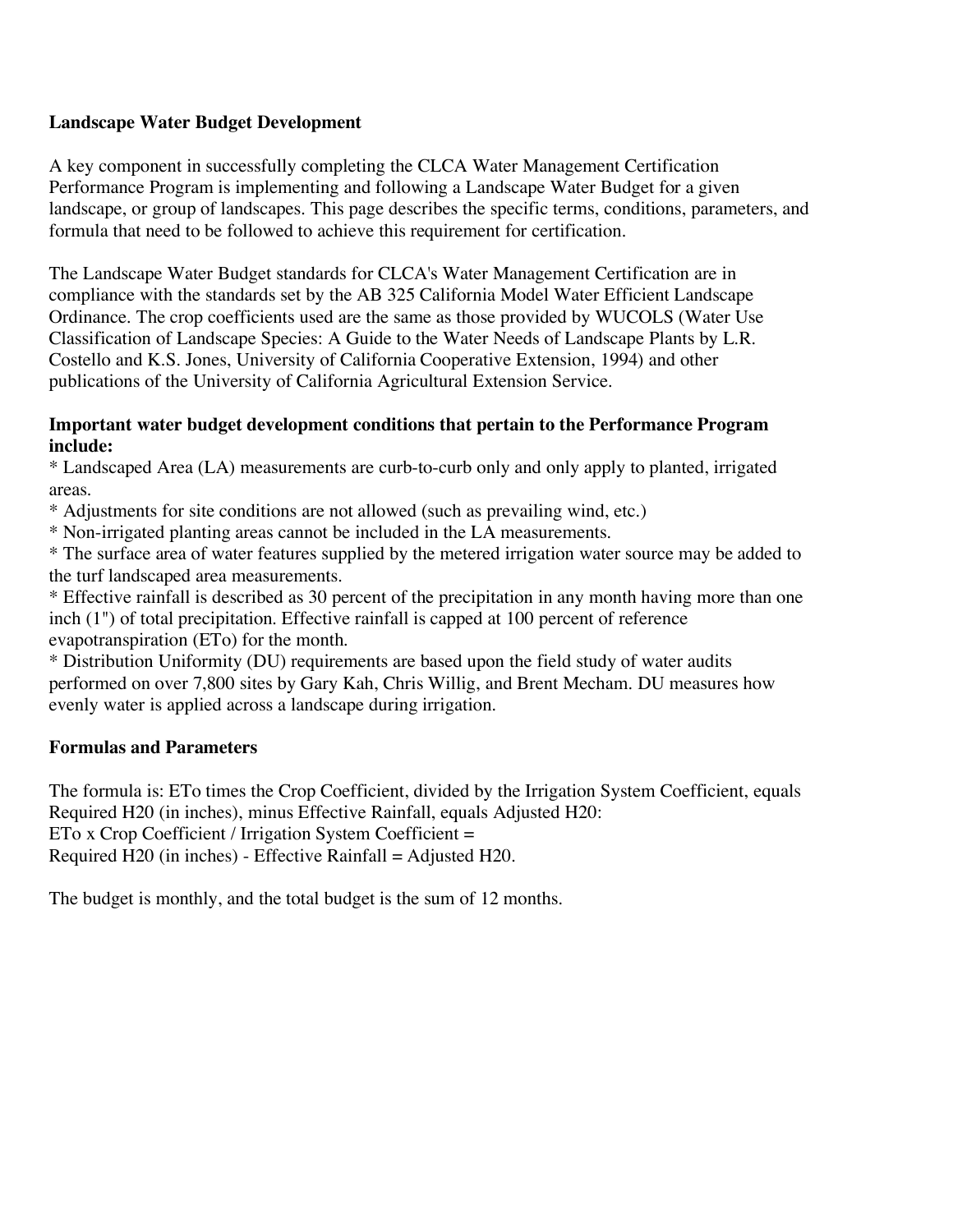#### **As a result, the fixed parameters of the Landscape Water Budget are:**

- ETo as determined by the closest compatible CIMIS station(s) or a blend of up to three nearby CIMIS stations
- Cool Season Turf crop coefficient: 0.8
- Annual Color crop coefficient: 0.8
- Warm Season Turf crop coefficient: 0.6
- Ground Cover / Shrubs crop coefficient: 0.6
- Shrubs (no ground cover) crop coefficient: 0.5
- Drought-tolerant Plant crop coefficient: 0.3
- Native Plant crop coefficient: 0.3
- Irrigation Distribution Uniformity Spray: .55
- Irrigation Distribution Uniformity Impact Heads: .5
- Irrigation Distribution Uniformity Large Rotors: .6
- Irrigation Distribution Uniformity Small Rotors: .5
- Drip Irrigation Uniformity: 0.7

#### *Example of how a typical water budget is calculated:*

| <b>Total Site Square Footage</b> |                          |        |                           |                        |                                                                                                          |  | Age of Irrigation System<br>1981 to 1990 |   |   |   |                               |       |                   |              |             |       |
|----------------------------------|--------------------------|--------|---------------------------|------------------------|----------------------------------------------------------------------------------------------------------|--|------------------------------------------|---|---|---|-------------------------------|-------|-------------------|--------------|-------------|-------|
| 5000                             |                          |        |                           |                        |                                                                                                          |  |                                          |   |   |   |                               |       |                   |              |             |       |
| Crop                             | Crop<br>Coefficient Feet | Square | Sprinkler<br>Type $/$ %   | <b>Effective</b><br>DU | Required/Budgeted Water                                                                                  |  |                                          |   |   |   |                               |       |                   |              |             |       |
| Cool<br>Season<br>Turf           | 0.80                     | 1000   | Impact 100<br>Heads       | 0.500                  |                                                                                                          |  |                                          | m | a | m |                               |       |                   | $\mathsf{s}$ | $\circ$     | n     |
|                                  |                          |        |                           |                        | Required 158.40 158.40 158.40 158.40 158.40 158.40 158.40 158.40 158.40 158.40 158.40 158.40<br>(inches) |  |                                          |   |   |   |                               |       |                   |              |             |       |
|                                  |                          |        |                           |                        | Budgeted 132.00 132.00 132.00 132.00 132.00 132.00 132.00 132.00 132.00 132.00 132.00<br>(HCF)           |  |                                          |   |   |   |                               |       |                   |              |             |       |
| Drought<br>Resistant             | 0.30                     | 1000   | 100<br>Drip<br>Irrigation | 0.700                  | Required 42.43<br>(inches)                                                                               |  |                                          |   |   |   | 42.43 42.43 42.43 42.43 42.43 |       | 42.43 42.43 42.43 |              | 42.43       | 42.43 |
| and<br>Natives                   |                          |        |                           |                        | Budgeted 35.36 35.36 35.36 35.36 35.36 35.36 35.36 35.36 35.36 35.36 35.36 35.36<br>(HCF)                |  |                                          |   |   |   |                               |       |                   |              |             |       |
| Shrubs<br>and                    | 0.60                     | 1000   | 100<br>Large<br>Rotors    | 0.600                  | Required 99.00 99.00 99.00 99.00 99.00 99.00<br>(inches)                                                 |  |                                          |   |   |   |                               | 99.00 | 99.00             | 99.00        | 99.00       | 99.00 |
| Ground<br>Covers                 |                          |        |                           |                        | Budgeted 82.50 82.50 82.50 82.50 82.50 82.50 82.50 82.50 82.50 82.50 82.50 82.50<br>(HCF)                |  |                                          |   |   |   |                               |       |                   |              |             |       |
| Annual<br>Color                  | 0.80                     | 1000   | Small<br>100<br>Rotors    | 0.500                  | Required 158.40 158.40 158.40 158.40 158.40 158.40 158.40 158.40 158.40 158.40 158.40 158.40<br>(inches) |  |                                          |   |   |   |                               |       |                   |              |             |       |
|                                  |                          |        |                           |                        | Budgeted 132.00 132.00 132.00 132.00 132.00 132.00 132.00 132.00 132.00 132.00 132.00<br>(HCF)           |  |                                          |   |   |   |                               |       |                   |              |             |       |
| Warm<br>Season                   | 0.60                     | 1000   | 100<br>Small<br>Rotors    | 0.500                  | Required 118.80 118.80 118.80 118.80 118.80 118.80 118.80 118.80 118.80 118.80 118.80<br>(inches)        |  |                                          |   |   |   |                               |       |                   |              |             |       |
| Turf                             |                          |        |                           |                        | Budgeted 99.00 99.00 99.00 99.00 99.00 99.00<br>(HCF)                                                    |  |                                          |   |   |   |                               | 99.00 | 99.00             |              | 99.00 99.00 | 99.00 |

#### Site Crop and Irrigation System Information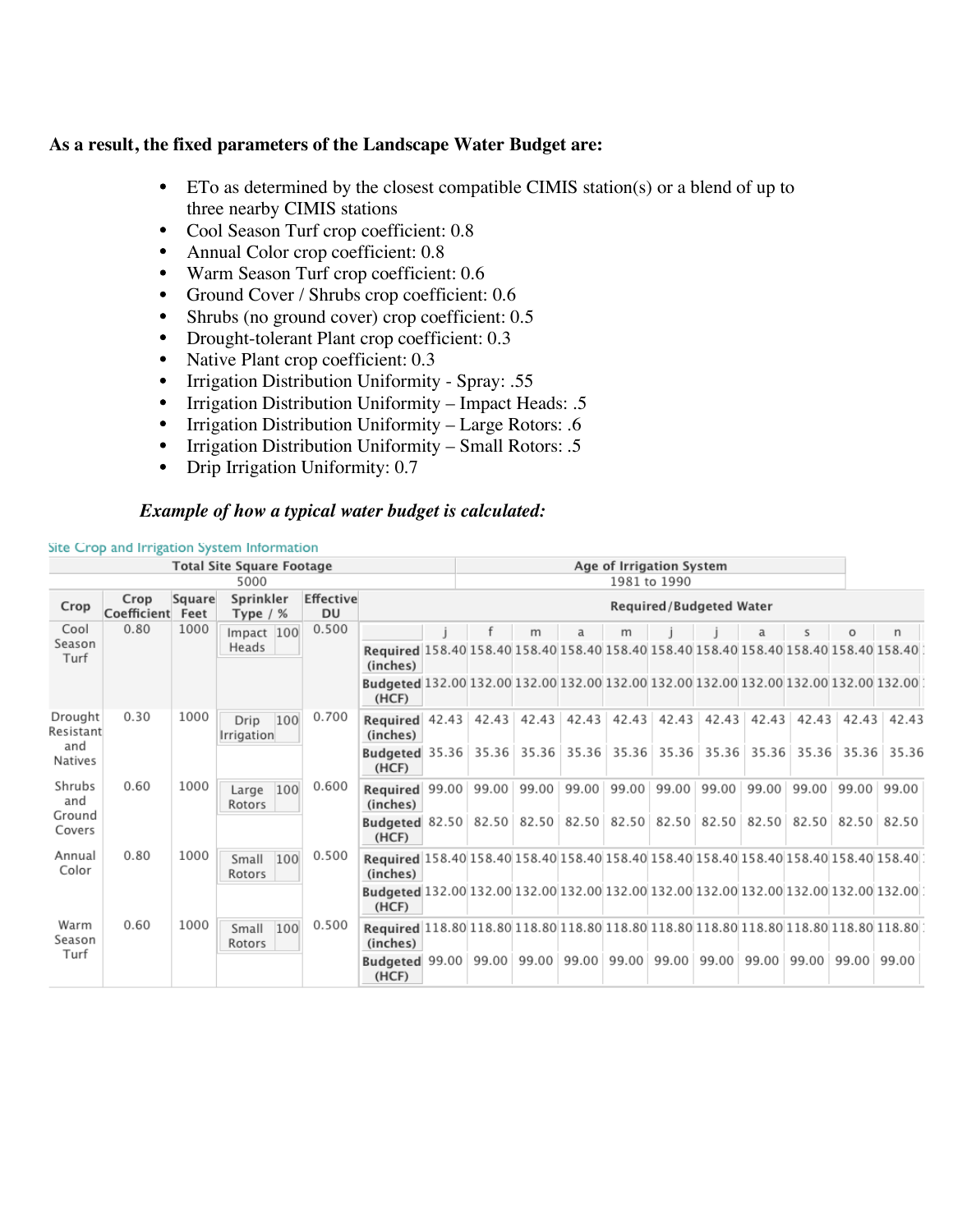#### **On-Budget Performance**

The Landscape Water Budget is the result of the above formula and the following parameters: Depending upon site conditions, the Landscape Water Budget may be more than 100 percent of ETo. However, regardless of the budgeted amount, on-budget compliance is capped at 100 percent of ETo. Irrigation upgrades may be necessary to meet this 100 percent budget.

#### **There are two exceptions to the 100 percent of ETo requirement:**

1. If a local jurisdiction requires landscape water consumption standards that are more demanding, the local standards will prevail.

2. New landscape sites must achieve 80 percent of ETo to be certified. A new landscape site is a site in which more than 50 percent of the landscape square footage was installed or its irrigation renovated after January 17, 2007.

#### **Sites with Mixed-Use Meters**

Applicants may submit sites that do not have a dedicated meter for the landscape. With these sites, the water manager may choose one of the following methods to calculate and monitor the water budget for the landscape.

1. Assume 70 gallons per person, per day for domestic use.

2. If irrigation is not done during the winter, deduct the average monthly winter usage from the average monthly non-winter usage. That figure can be used for monthly domestic usage and subtracted from the average monthly usage when the landscape is being irrigated.

3. Turn off the irrigation controller for a week and measure use. Do this twice and take an average. This is the preferable method.

# **Validation**

CLCA has a validation process to ensure that submitted site information and water usage are accurate. The association reviews the irrigation map, square footage calculations, monthly meter readings, and year-end water bill. If this review results in questions about the accuracy of the information, a detailed audit is triggered. An audited water manager must do the following: 1. submit client water bills covering the most recent 12-month period; and 2. use Google Earth Pro to verify the area of enrolled property.

CLCA will then compare billed usage with reported usage and the originally submitted area with the audited area. If CLCA makes an unfavorable ruling after this review, the association will notify the water manager of that adverse ruling, and the water manager will have 30 days to re-measure the site and submit corrected data. The water budget will be recalculated, and if the results show that the site no longer meets the certification criteria, CLCA will rescind the water manager's certification. Beginning January 1, 2009, CLCA will require annual submittal of copies of water bills that provide meter reading information for each property in the program. CLCA also will review this information, which could trigger an audit as well.